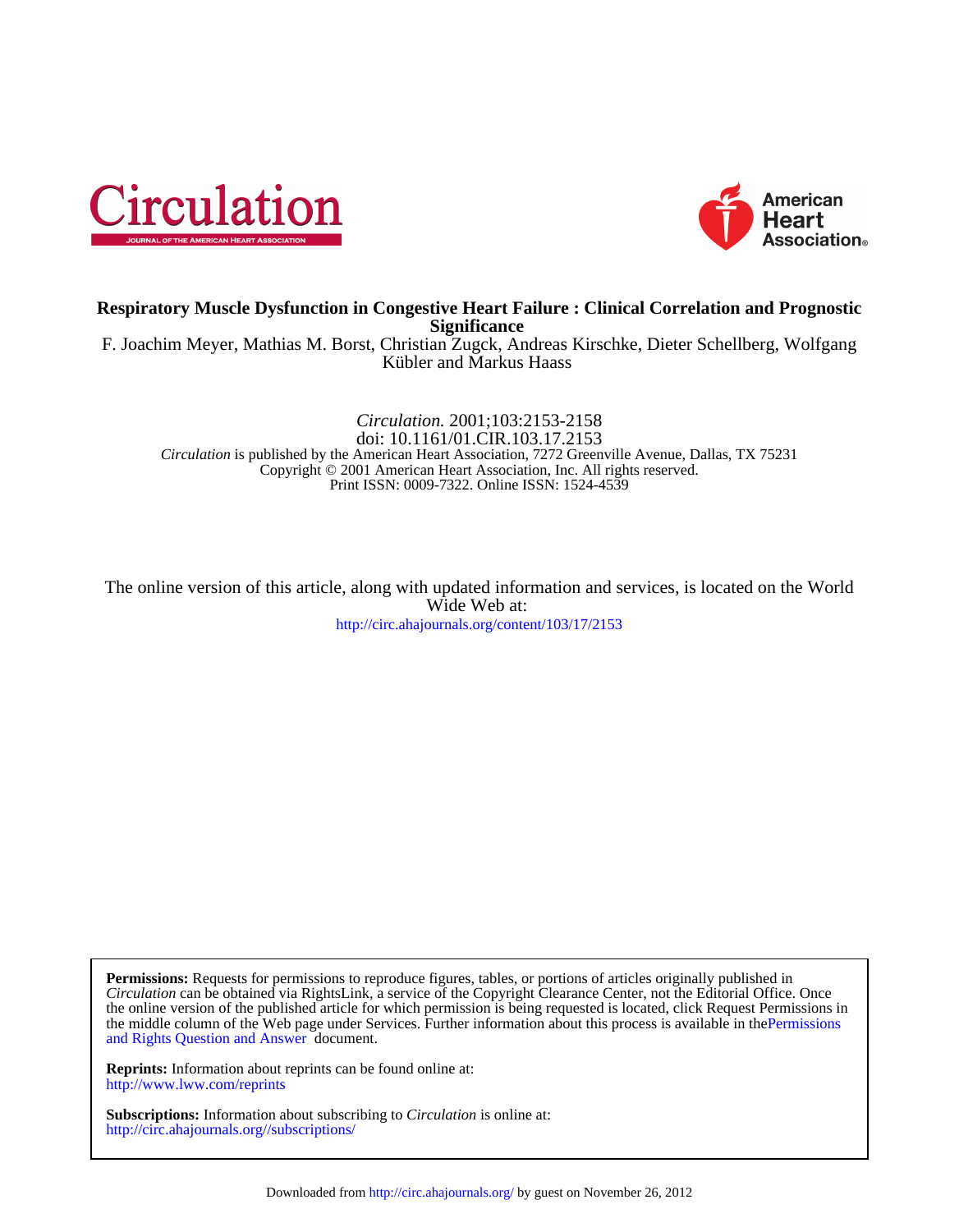# **Respiratory Muscle Dysfunction in Congestive Heart Failure Clinical Correlation and Prognostic Significance**

F. Joachim Meyer, MD; Mathias M. Borst, MD; Christian Zugck, MD; Andreas Kirschke; Dieter Schellberg, PhD; Wolfgang Kübler, MD, FRCP; Markus Haass, MD

*Background*—In congestive heart failure (CHF), the prognostic significance of impaired respiratory muscle strength has not been established.

- *Methods and Results*—Maximal inspiratory pressure (Pi<sub>max</sub>) was prospectively determined in 244 consecutive patients (207 men) with CHF (ischemic,  $n=75$ ; idiopathic dilated cardiomyopathy,  $n=169$ ; age,  $54\pm11$  years; left ventricular ejection fraction [LVEF],  $22\pm10\%$ ). Pi<sub>max</sub> was lower in the 244 patients with CHF than in 25 control subjects (7.6 $\pm$ 3.3 versus  $10.5\pm3.7$  kPa;  $P=0.001$ ). The 57 patients (23%) who died during follow-up (23 $\pm16$  months; range, 1 to 48 months) had an even more reduced Pi<sub>max</sub> (6.3±3.2 versus 8.1±3.2 kPa in survivors; *P*=0.001). Kaplan-Meier survival curves differentiated between patients subdivided according to quartiles for  $\rm{Pi}_{max}$  ( $P=0.014$ ).  $\rm{Pi}_{max}$  was a strong risk predictor in both univariate ( $P=0.001$ ) and multivariate Cox proportional hazard analyses ( $P=0.03$ ); multivariate analyses also included NYHA functional class, LVEF, peak oxygen consumption (peak  $\dot{V}$ O<sub>2</sub>), and norepinephrine plasma concentration. The areas under the receiver-operating characteristic curves for prediction of 1-year survival were comparable for Pi<sub>max</sub> and peak  $\rm\dot{V}o_2$  (area under the curve [AUC], 0.68 versus 0.73;  $P=0.28$ ), and they improved with the triple combination of Pi<sub>max</sub>, peak  $\dot{V}$ O<sub>2</sub>, and LVEF (AUC, 0.82; *P*=0.004 compared with AUC of Pi<sub>max</sub>).
- *Conclusions*—In patients with CHF, inspiratory muscle strength is reduced and emerges as a novel, independent predictor of prognosis. Because testing for  $\rm{Pi}_{max}$  is simple in clinical practice, it might serve as an additional factor to improve risk stratification and patient selection for cardiac transplantation. **(***Circulation***. 2001;103:2153-2158.)**

**Key Words:** heart failure **n** muscles **n** exercise **n** prognosis

In congestive heart failure (CHF), accurate assessment of disease severity and risk stratification are crucial for the disease severity and risk stratification are crucial for the optimal selection of candidates and the timing of cardiac transplantation. Currently, judgment of prognosis is primarily based on hemodynamic parameters and the impairment of functional capacity. In particular, peak oxygen consumption during cardiopulmonary exercise testing (peak  $\dot{V}$ O<sub>2</sub>) has been widely recommended for risk stratification.<sup>1,2</sup> However, the existence of an optimal peak  $\dot{V}$ O<sub>2</sub> cut-off value for the prediction of survival in CHF remains a matter of debate.2 The continuous parameter peak  $\dot{V}$ O<sub>2</sub> is determined by cardiac output and by pulmonary and skeletal muscle function.3 In severe CHF, a general atrophic loss of skeletal muscle bulk in patients has been reported.4 Moreover, even in early stages of CHF, peripheral muscle function is impaired due to structural and metabolic abnormalities of skeletal musculature.<sup>5</sup> Biopsies of respiratory muscles showed a variety of histological abnormalities in CHF,<sup>6</sup> including fiber type I atrophy of the diaphragm in experimental CHF in rats.7 Both a generalized skeletal muscle dysfunction and a chronically increased workload may result in decreased strength and endurance of respiratory muscles in CHF.8–16

Thus far, respiratory muscle strength has not been evaluated as an indicator of prognosis in various degrees of CHF. Earlier data from our laboratory indicated that respiratory muscle strength might be reduced in CHF patients who have an unfavorable outcome.8 Thus, it was hypothesized that respiratory muscle function might be a predictor of survival in patients with CHF. Therefore, maximal inspiratory pressure  $(\text{Pi}_{\text{max}})$  was prospectively assessed in CHF patients with a wide range of exercise limitations, and the impact of Pi<sub>max</sub> for prognosis was determined during long-term follow-up. This study sought to clarify whether  $Pi_{max}$  predicts survival independently of established predictors of prognosis (left ventricular ejection fraction [LVEF], peak  $\dot{V}$ O<sub>2</sub>, and norepinephrine) and whether the combination of  $Pi<sub>max</sub>$  with other noninvasive prognostic parameters improves risk stratification in patients with CHF.

#### **Methods**

A total of 244 consecutive patients (207 men, 85%) with stable CHF (NYHA functional class I,  $n=31$  [13%]; class II,  $n=100$  [41%]; class III,  $n=113$  [46%]) were prospectively enrolled after they gave written, informed consent. The study was approved by the Ethical Committee for human research of the University of Heidelberg.

© 2001 American Heart Association, Inc.

*Circulation* **is available at http://www.circulationaha.org**

Received October 16, 2000; revision received January 29, 2001; accepted February 5, 2001.

From the Department of Cardiology, Angiology, and Respiratory Medicine, Medical Center of the University Heidelberg, Heidelberg, Germany. Correspondence to Dr med F. Joachim Meyer, Abteilung Innere Medizin III, Bergheimer Strasse 58, D-69115 Heidelberg, Germany. E-mail Joachim\_Meyer@med.uni-heidelberg.de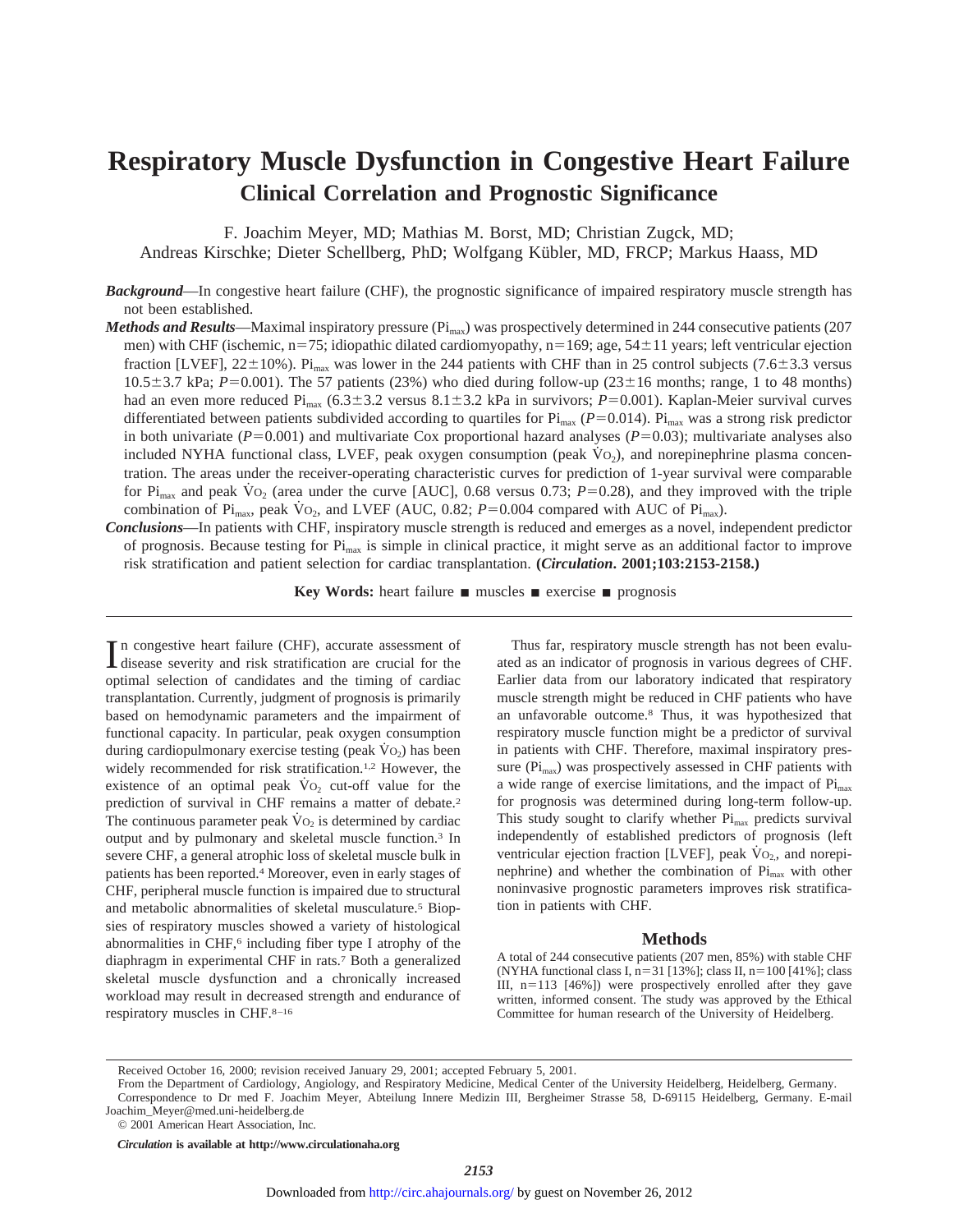|                                               |  | <b>TABLE 1. Baseline Clinical and Functional Characteristics of</b> |  |
|-----------------------------------------------|--|---------------------------------------------------------------------|--|
| <b>Patients With CHF and Control Subjects</b> |  |                                                                     |  |

|                                                                           | <b>CHF</b><br>Patients<br>$(n=244)$ | Control<br>Subjects<br>$(n=25)$ | P         |
|---------------------------------------------------------------------------|-------------------------------------|---------------------------------|-----------|
| Age, y                                                                    | $54 + 11$                           | $47 + 14$                       | ΝS        |
| Height, cm                                                                | $174 + 8.7$                         | $180 + 5$                       | <b>NS</b> |
| Weight, kg                                                                | $79 + 14$                           | $90 + 13$                       | <b>NS</b> |
| IVC, % of predicted                                                       | $83.7 \pm 15.9$                     | $101.9 + 9.5$                   | 0.001     |
| FEV <sub>1</sub> , % of predicted                                         | $85.9 \pm 19.3$                     | $107.3 \pm 14.3$                | 0.001     |
| FEV <sub>1</sub> /IVC                                                     | $0.79 \pm 0.09$                     | $0.82 \pm 0.07$                 | <b>NS</b> |
| $Pi_{\text{max}}$ , kPa                                                   | $7.6 + 3.3$                         | $10.5 + 3.7$                    | 0.001     |
| $Pemax$ , kPa                                                             | $9.5 \pm 3.4$                       | $10.1 \pm 4.0$                  | <b>NS</b> |
| $P_{0.1}$ , kPa                                                           | $0.3 + 0.2$                         | $0.2 + 0.1$                     | <b>NS</b> |
| LVEF, %                                                                   | $22 + 10$                           |                                 |           |
| NYHA functional class                                                     | $2.4 \pm 0.7$                       |                                 |           |
| Workload, W                                                               | $82 + 38$                           |                                 |           |
| Peak $\sqrt{v_0}$ , mL $\cdot$ min <sup>-1</sup> $\cdot$ kg <sup>-1</sup> | $14.6 \pm 5.2$                      |                                 |           |

Value are mean $\pm$ SD. NS indicates not significant; FEV<sub>1</sub>, forced expiratory volume in 1 s.

The cardiac diagnosis was based on left heart catheterization and coronary angiograms taken before study inclusion. LVEF at rest was  $\leq$ 40%, as determined by radionuclide ventriculography.<sup>17</sup> Standard medical treatment was optimized for the individual patient before inclusion into the study and included angiotensin-converting enzyme inhibitors (97% of patients), diuretics (87%), digitalis (72%), and  $\beta$ -blockers (34%). Patients were studied while on stable doses of their medications. Blood samples were taken to exclude conditions that could possibly affect respiratory muscle function (eg, thyroid dysfunction, electrolyte disturbance) and to determine blood gases and plasma concentrations of norepinephrine, as described elsewhere.17

Patients with valvular defects, a history of pulmonary disease, or an episode of deterioration requiring intravenous inotropic support within 4 weeks before enrollment were excluded. Patients meeting the recently described criteria for cachexia or wasting<sup>4</sup> or with symptoms at rest (NYHA functional class IV) were excluded, because particularly poor prognosis has been well established for these CHF subgroups.

# **Pulmonary and Respiratory Muscle Function Testing**

A technician who was unaware of other variables in the study and who was blinded to the status of the patient determined inspiratory vital capacity (IVC) and forced expiratory volume in 1 s using a pneumotachograph (Erich Jaeger, MasterLabPro 4.2). Predicted values corrected for sex, age, and height were used.18

Pi<sub>max</sub> was determined through a flanged mouthpiece in deep inspiration from functional residual capacity against a shutter with a minor air leak preventing undesirable glottis closure (Erich Jaeger, MasterLabPro 4.2).<sup>19</sup> Maximal expiratory pressure ( $Pe_{\text{max}}$ ) was measured at total lung capacity during a maximal expiratory effort. Of 3 measurements with  $\leq 5\%$  variability, the highest pressure was used for analysis. Two minutes of rest were allowed between the 2 maneuvers when necessary. Mouth occlusion pressure  $(P_{0,1})$  was assessed 0.1 s after the onset of inspiration during spontaneous breathing at rest.<sup>20</sup> Pi<sub>max</sub> and P<sub>0.1</sub> are expressed as positive values, although they are negative pressures with respect to atmosphere. Because published reference values for  $Pi_{\text{max}}$ ,  $Pe_{\text{max}}$ , and  $P_{0.1}$  vary considerably,19,20 they were determined in 25 control subjects who were not on medication and who had normal left ventricular function, as determined by echocardiography (Table 1).

#### **Cardiopulmonary Exercise Testing**

Patients underwent symptom-limited exercise testing in a semisupine position on a bicycle ergometer until exhaustion, according to a modified Bruce protocol.8,17 Briefly, after 5 minutes of sample collection at rest, exercise started with 2 minutes at 0 W. Workload was increased in steps of 15 W every 2 minutes. Airflow and expiratory  $O_2$  concentrations were continuously analyzed and averaged online from 8 consecutive breaths (OxyconAlpha, Jaeger; face mask by Hans Rudolph, Wyandotte).

### **Follow-Up**

Patients were included and followed from March 1996 until January 2000 at regular outpatient visits or by telephone calls to the patients' home or family physician.

The predefined end point was all-cause mortality. Aortocoronary bypass grafts and left ventricular assist devices were not inserted in the studied patients. Those patients who underwent orthotopic heart transplantation were followed until the surgical procedure. Regardless of the postoperative outcome, these patients were classified as survivors.

#### **Statistics**

Statistical analysis was performed with standard software (SAS version 6.09 and Microsoft Excel version 1997). The Spearman rank correlation coefficient was used as a measure of association. To test for differences between groups, a 2-sample-Wilcoxon-test was used.

Survival curves were calculated using the Kaplan-Meier method. Cox proportional hazard linear regression analysis was used to determine the prognostic value for a given independent continuous variable on time to death. Receiver-operating characteristic curves were constructed by means of plotting true-positive rates (sensitivity) against false-positive rates (1/specificity).  $P < 0.05$  was considered significant. Values are expressed as mean $\pm$ SD.

# **Results**

### **Clinical Correlation**

The duration of CHF before inclusion into the study was  $59±62$  months (range, 1 to 300 months). Compared with control subjects,  $Pi_{max}$  was reduced by 23% in CHF, whereas  $Pe_{\text{max}}$  (Table 1) and arterial carbon dioxide pressure (PaCO<sub>2</sub>;  $37±4$  versus  $38±3$  mm Hg;  $P=NS$ ) did not differ. In CHF patients, IVC and forced expiratory volume in 1 s were correlated  $(r=0.9; P=0.0001)$  and were significantly lower than in controls, indicating a mild restrictive pattern in CHF (Table 1). NYHA functional class III patients had a lower  $Pi_{max}$  (6.9±3.1 kPa) than NYHA class I (8.4±3.2 kPa;  $P=0.02$ ) and II patients (8.1±3.4; *P*=0.01). Pi<sub>max</sub> correlated weakly with peak  $\dot{V}o_2$  ( $r=0.32$ ;  $P=0.005$ ), plasma norepinephrine ( $r=-0.14$ ;  $P=0.05$ ), and age ( $r=-0.23$ ;  $P=0.001$ ); it correlated moderately with IVC  $(r=0.37; P=0.0001)$  and not at all with LVEF  $(r=0.01; P=NS)$  or PaCO<sub>2</sub>  $(r=0.04;$  $P=NS$ ).

When subgroups with different causes of CHF (ischemic, n=75 [31%]; dilated cardiomyopathy, n=169 [69%]) were compared, no differences in age, height, weight, NYHA functional class, lung volumes,  $PaCO<sub>2</sub>$ , or plasma norepinephrine concentration were found (data not shown). Moreover,  $Pi_{\text{max}}$  (7.7±3.4 versus 7.6±3.3 kPa; *P*=NS) and Pe<sub>max</sub>  $(9.9\pm3.5 \text{ versus } 9.2\pm3.4 \text{ kPa}, P=NS)$  did not differ between patients in either group. Compared with patients with dilated cardiomyopathy, patients with ischemic heart disease were characterized by a slightly higher NYHA functional class  $(2.5\pm0.6 \text{ versus } 2.3\pm0.8; P<0.05)$  but a lower peak  $\dot{V}$ <sub>O2</sub>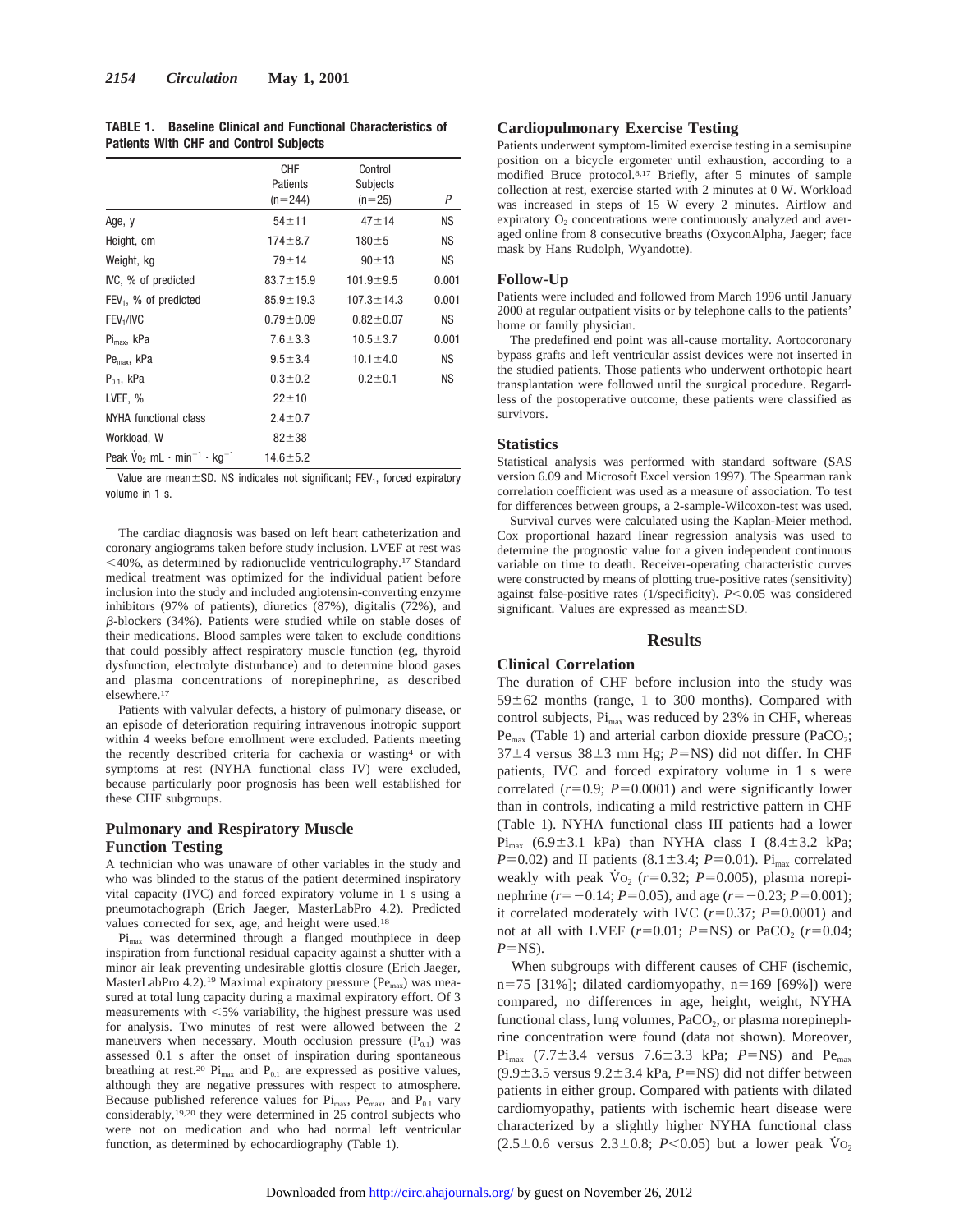|                                                                         | <b>Survivors</b><br>$(n=187)$ | <b>Nonsurvivors</b><br>$(n=57)$ | P         |
|-------------------------------------------------------------------------|-------------------------------|---------------------------------|-----------|
| Age, y                                                                  | $54 + 11$                     | $56 + 11$                       | <b>NS</b> |
| Height, cm                                                              | $174 + 9$                     | $174 + 7$                       | <b>NS</b> |
| Weight, kg                                                              | $79 + 14$                     | $77 + 15$                       | <b>NS</b> |
| IVC, % of predicted                                                     | $85.4 \pm 15.9$               | $77.9 \pm 14.9$                 | 0.003     |
| $FEV1$ , % of predicted                                                 | $85.9 \pm 19.3$               | $76.8 \pm 19.24$                | 0.002     |
| FEV <sub>1</sub> /IVC                                                   | $0.79 \pm 0.08$               | $0.76 \pm 0.11$                 | <b>NS</b> |
| $Pi_{\text{max}}$ , kPa                                                 | $8.1 \pm 3.2$                 | $6.3 \pm 3.2$                   | 0.0005    |
| $Pemax$ , kPa                                                           | $9.6 + 3.5$                   | $9.0 \pm 3.4$                   | <b>NS</b> |
| $P_{01}$ , kPa                                                          | $0.3 + 0.2$                   | $0.3 + 0.2$                     | <b>NS</b> |
| LVEF, %                                                                 | $23 + 10$                     | $18 + 9$                        | 0.001     |
| NYHA functional class                                                   | $2.3 \pm 0.7$                 | $2.5 \pm 0.7$                   | NS.       |
| Workload, W                                                             | $86 + 39$                     | $70 + 32$                       | 0.001     |
| Peak $\sqrt{v_2}$ mL $\cdot$ min <sup>-1</sup> $\cdot$ kg <sup>-1</sup> | $15.1 \pm 5.1$                | $12.9 + 5.3$                    | 0.007     |
| Norepinephrine, nmol/L                                                  | $2.3 \pm 1.8$                 | $3.4 \pm 2.1$                   | 0.001     |

**TABLE 2. Clinical and Functional Characteristics of Patients With CHF: Survivors Versus Nonsurvivors**

Abbreviations as in Table 1.

 $(13.2 \pm 4.3 \text{ versus } 15.2 \pm 5.5 \text{ mL} \cdot \text{min}^{-1} \cdot \text{kg}^{-1}; P < 0.004)$ , despite a comparable LVEF ( $23\pm9\%$  versus  $21\pm10\%$ , NS).

#### **Survival Analysis**

During follow-up ( $23\pm16$  months; range, 1 to 46 months) 57 patients died (mean time to death,  $16\pm12$  months; range, 1 to 44 months), all from cardiovascular causes. The 1-, 2-, and 3-year mortality was 12%, 23%, and 30%, respectively. Thirty-eight patients underwent cardiac transplantation after  $13±9$  months (range, 1 to 37 months).

Nonsurvivors and survivors did not differ in age, height, weight, NYHA functional class, or PaCO<sub>2</sub> (37 $\pm$ 4 versus  $37\pm4$  mm Hg;  $P=NS$ ). However, nonsurvivors were characterized by a reduced LVEF, a decreased exercise capacity (as reflected by a reduction in maximal workload and peak  $\dot{V}_{\text{O}_2}$ ), and increased plasma concentrations of norepinephrine (Table 2). Furthermore, nonsurvivors had significantly smaller lung volumes than survivors, but no signs of airflow obstruction (Table 2). Although  $P_{0.1}$ , an index of respiratory center output, did not differ in survivors and nonsurvivors (Tables 1 and 2),  $Pi<sub>max</sub>$  was reduced by 22% in nonsurvivors compared with survivors (Table 2).

Kaplan-Meier survival curves for patients subdivided in quartiles according to  $Pi_{max}$  allowed accurate prognostic stratification (Figure 1). A high  $\text{Pi}_{\text{max}}$  (>9.8 kPa) indicated the best prognosis at 12, 24, and 36 months of follow-up compared with lower  $Pi_{\text{max}}$  quartiles. Survival in this highest  $Pi<sub>max</sub>$  quartile group was 3-fold higher than in patients in the lowest Pi<sub>max</sub> quartile (<5.3 kPa; Figure 1). When patients with an intermediate peak  $\rm \dot{V}o_{2}$  of 10 to 20 mL  $\cdot$  min<sup>-1</sup>  $\cdot$  kg<sup>-1</sup> were analyzed separately, a low  $\text{Pi}_{\text{max}}$  (<5.3 kPa) indicated a 20% and 40% reduction in survival rate at 12 and 36 months, respectively, compared with a high  $Pi_{max}$  ( $> 9.8$  kPa; Figure 2).

Sensitivity and specificity of  $Pi_{\text{max}}$  for predicting survival at 12 and 36 months was assessed for different arbitrary thresholds (Table 3). Of all nonsurvivors, 64% and 59% had a  $\text{Pi}_{\text{max}} \leq 7$  kPa (sensitivity) at 12 and 36 months follow-up,



**Figure 1.** Kaplan-Meier survival curves of the total study population subdivided into quartiles ( $n=61$  each) according to  $Pi_{max}$ : quartile 1 (Q1),  $\leq$ 5.3 kPa; quartile 2 (Q2),  $>$ 5.3 to  $\leq$ 7.5 kPa; quartile 3 (Q3),  $>7.5$  to  $\leq$ 9.8 kPa; and quartile 4 (Q4),  $>$ 9.8 kPa. Significant differences in survival are shown (log-rank  $\chi^2$ =11; df=3; *P*=0.014). There were 183, 168, and 127 individuals at risk at 12, 24, and 36 months follow-up, respectively.

respectively. In 58% and 60% of survivors,  $Pi_{max}$  was  $>7$  kPa (specificity) after 12 and 36 months, respectively. Lower thresholds provided a higher sensitivity but a lower specificity and vice versa.

# **Univariate and Multivariate Analysis**

In the univariate Cox regression analysis, Pi<sub>max</sub>, LVEF, peak  $\text{Vo}_2$  (Table 4), norepinephrine ( $\chi^2 = 8.92$ ; hazard ratio [HR], 1.14; 95% confidence interval [CI], 1.05 to 1.24;  $P=0.003$ ), and NYHA functional class ( $\chi^2$ =4.56; HR, 1.55, 95% CI, 1.04 to 2.32;  $P=0.03$ ) were all significant prognostic indicators with descending statistical significance; Pe<sub>max</sub> was not a significant prognostic indicator ( $\chi^2$ =0.62; HR, 0.97, 95% CI, 0.90 to 1.04;  $P=0.43$ ).

Multivariate analysis using 3 variables indicated that  $Pi_{max}$ provided independent prognostic information that was comparable to peak  $\dot{V}$  O<sub>2</sub> (Table 4).

With 4 variables, including LVEF, peak  $\dot{V}$ O<sub>2</sub>, NYHA class, and Pi<sub>max</sub>, only LVEF ( $\chi^2$ =9.04; HR, 0.95, 95% CI, 0.87 to 1.04;  $P=0.003$ ), peak  $\overline{V}O_2$  ( $\chi^2=5.23$ ; HR, 0.92, 95% CI, 0.84 to 1.01;  $P=0.02$ ), and Pi<sub>max</sub> ( $\chi^2=4.97$ ; HR, 0.90; 95% CI, 0.82 to 0.99;  $P=0.03$ ), but not NYHA class ( $\chi^2=0.18$ ; HR, 0.91; 95% CI, 0.83 to 0.99;  $P=0.67$ ), were significant independent prognostic indicators. Norepinephrine ( $\chi^2$ =1.84; HR, 1.07; 95% CI, 0.97 to 1.19;  $P=0.17$ ) was not a significant prognostic predictor in a multivariate analysis including LVEF



**Figure 2.** Risk stratification among patients with an intermediate peak V<sub>O<sub>2</sub> of 10 to 20 mL  $\cdot$  min<sup>-1</sup>  $\cdot$  kg<sup>-1</sup> is significantly improved</sub> by combination with Pi<sub>max</sub> (log-rank  $\chi^2$ =8; df=2; P=0.018).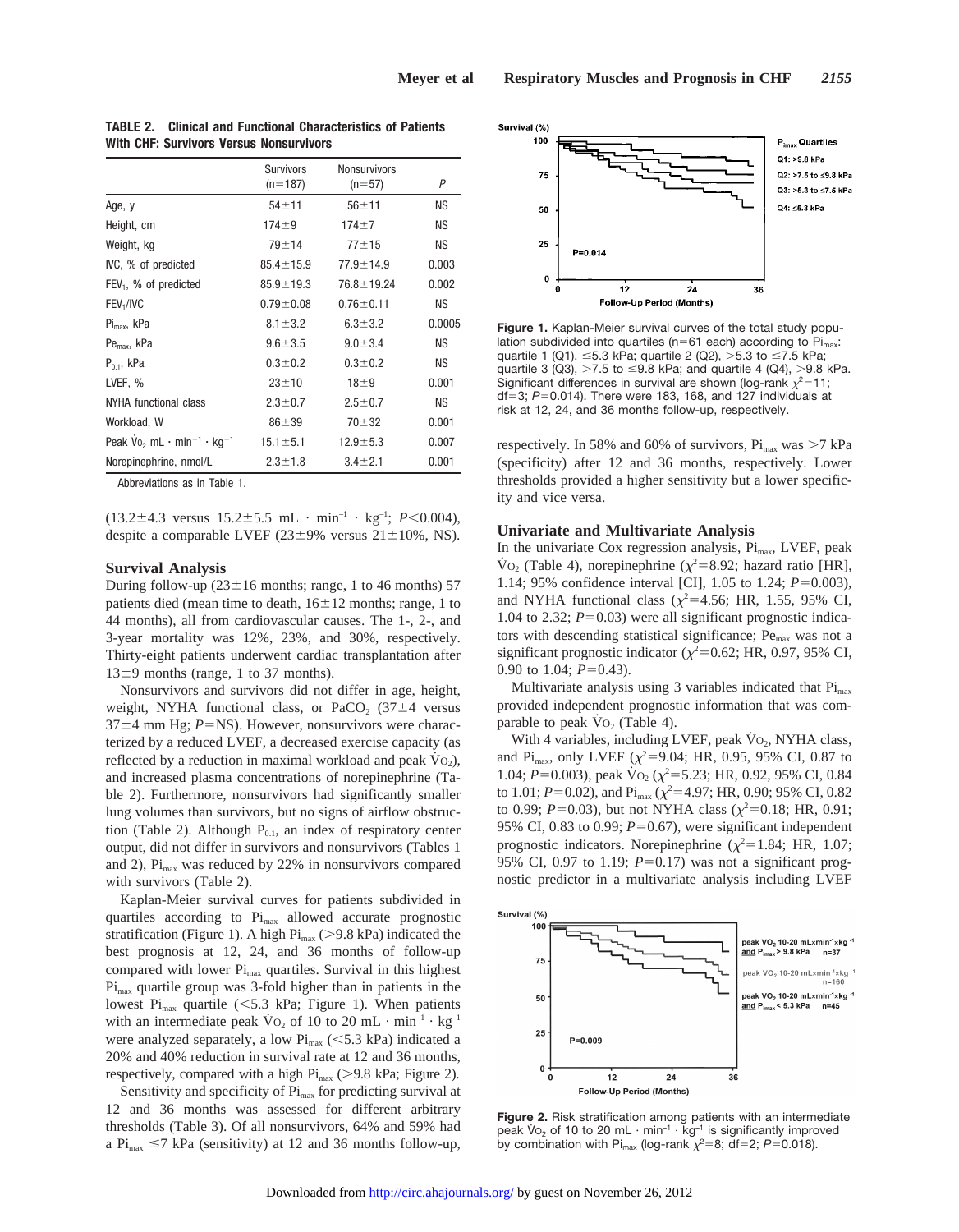| Threshold. | 12 Months   |             | 36 Months |             |  |
|------------|-------------|-------------|-----------|-------------|--|
| kPa        | Sensitivity | Specificity |           | Specificity |  |
| $\leq 4$   | 32%         | 82%         | 30%       | 85%         |  |
| $\leq 5$   | 44%         | 78%         | 39%       | 81%         |  |
| $\leq 6$   | 56%         | 68%         | 48%       | 69%         |  |
| $\leq 7$   | 64%         | 58%         | 59%       | 60%         |  |
| ≤8         | 80%         | 47%         | 73%       | 43%         |  |
| $\leq$ 9   | 88%         | 37%         | 82%       | 39%         |  |
| $\leq 10$  | 96%         | 25%         | 91%       | 26%         |  |
| $\leq 11$  | 96%         | 18%         | 96%       | 19%         |  |
| $\leq 12$  | 100%        | 12%         | 100%      | 12%         |  |

**TABLE 3. Sensitivity and Specificity of Thresholds in Pimax for Predicting Survival at 12 and 36 Months**

 $(\chi^2 = 7.06; \text{ HR}, 0.95, 95\% \text{ CI}, 0.92 \text{ to } 0.98; P = 0.008)$ , peak  $\overline{V}_{O_2}$  ( $\chi^2$ =4.43; HR, 0.93, 95% CI, 0.88 to 0.99; *P*=0.04), and  $\text{Pi}_{\text{max}}$  ( $\chi^2$ =4.68; HR, 0.90; 95% CI, 0.82 to 0.99; *P*=0.03).

# **Receiver-Operating Characteristic Curves for Survival at 12 Months**

Parameters identified as independent predictors by multivariate Cox regression analysis were entered into receiveroperating characteristic analysis: peak  $Vo<sub>2</sub>$  (area under the curve [AUC], 0.73) and  $Pi_{max}$  (AUC, 0.68;  $P=0.28$ ) were comparable. However, prediction of survival was weakly improved by combining  $Pi_{max}$  and peak  $Vo_2$  (AUC, 0.75). By using a triple combination of  $Pi_{max}$ , peak  $\dot{V}_{O_2}$ , and LVEF, risk stratification was most accurate (Figure 3). Addition of plasma norepinephrine did not further improve risk prediction.

#### **Discussion**

The major findings of this prospective study in 244 CHF patients are as follows. (1)  $Pi_{\text{max}}$ , but not  $Pe_{\text{max}}$ , decreases with NYHA functional class, and it correlates weakly with peak  $\rm\dot{V}o_{2}$  and plasma norepinephrine but not with LVEF. (2)  $\rm\dot{Pi}_{max}$ and Pe<sub>max</sub> are not different between subgroups with ischemic and dilated cardiomyopathy. (3) During follow-up, nonsurvivors are characterized by a lower  $Pi_{max}$ . (4)  $Pi_{max}$  predicts prognosis independently from the established predictors peak  $\rm V_{O_2}$ , LVEF, plasma norepinephrine, and NYHA functional class. (5)  $Pi<sub>max</sub>$  improves risk stratification in candidates for cardiac transplantation, especially when combined with other prognostic parameters such as peak  $\dot{V}$ O<sub>2</sub> and LVEF.

### **Respiratory Muscle Dysfunction is Related to Severity of CHF**

As shown previously, the reduction in respiratory muscle strength as determined by  $Pi_{\text{max}}$  is related to the severity of



**Figure 3.** Receiver-operating characteristic curves for Pi<sub>max</sub> for prediction of survival at 12 months (AUC, 0.68). The triple combination of  $Pi_{\text{max}}$ , peak V $O<sub>2</sub>$ , and LVEF yields significantly increased prognostic information (AUC, 0.82).

CHF.8,9,14-16 This is confirmed by the decline in  $Pi_{max}$  with increasing NYHA functional class and the correlation between  $Pi_{\text{max}}$  and peak  $Vo_2$  in the present and previous reports.8,9,21

In the CHF patients,  $Pi_{\text{max}}$  was related to IVC. However, a restrictive ventilatory pattern does not seem to be responsible for changes in  $Pi_{max}$ , because the decline of  $Pi_{max}$  with increasing severity of CHF was still observed when  $Pi_{max}$  was corrected for IVC (data not shown).

Increased respiratory muscle strain did not play a major role in the observed reduction in  $Pi_{max}$  in CHF, because  $P_{0.1}$ (an index of respiratory center output<sup>20</sup>) was not augmented. This finding is consistent with previous observations.<sup>8,10</sup> When  $P_{0.1}$  was corrected for individual respiratory muscle strength ( $P_{0.1}/Pi_{max}$ ), again no difference between groups was found (data not shown).

# **Respiratory Muscle Strength and Survival**

Because  $Pi_{\text{max}}$  is a continuous parameter, values obtained in the present cohort were divided into 4 quartiles corresponding to 4 risk strata (Figure 1). For the lowest  $Pi_{max}$  quartile of the cohort, mortality was increased 3-fold compared with patients who had CHF but preserved respiratory muscle strength  $(\text{Pi}_{\text{max}})$ .9.8 kPa; Figure 1). Approximately 50% of patients with  $Pi_{\text{max}} \leq 5$  kPa died during follow-up, but only 15% of those with  $\text{Pi}_{\text{max}} > 10$  kPa died (Figure 1 and Table 3). These data provide the first evidence that respiratory muscle strength may be a powerful indicator of prognosis in CHF. Because in CHF patients with an intermediate peak  $\rm\dot{V}o_{2}$  of 10 to 20 mL  $\cdot$  min<sup>-1</sup> · kg<sup>-1</sup> risk stratification solely based on peak  $\dot{V}$  O<sub>2</sub> is often inaccurate,<sup>22</sup> the use of Pi<sub>max</sub> as an additional factor for

**TABLE 4. Univariate and Multivariate Cox Regression Analysis of Study Variables and Survival**

|             |       | Univariate |                     |          | Multivariate |                     |  |
|-------------|-------|------------|---------------------|----------|--------------|---------------------|--|
|             |       |            | HR (95% CI)         | $\chi^2$ |              | HR (95% CI)         |  |
| <b>LVEF</b> | 15.04 | 0.0001     | $0.93(0.90 - 0.97)$ | 8.99     | 0.003        | $0.95(0.92 - 0.98)$ |  |
| Peak $V_0$  | 12.39 | 0.0004     | $0.89(0.83 - 0.95)$ | 5.51     | 0.019        | $0.93(0.87 - 0.99)$ |  |
| $Pi_{max}$  | 10.32 | 0.001      | $0.87(0.80 - 0.95)$ | 5.02     | 0.025        | $0.90(0.82 - 0.99)$ |  |

Downloaded from http://circ.ahajournals.org/ by guest on November 26, 2012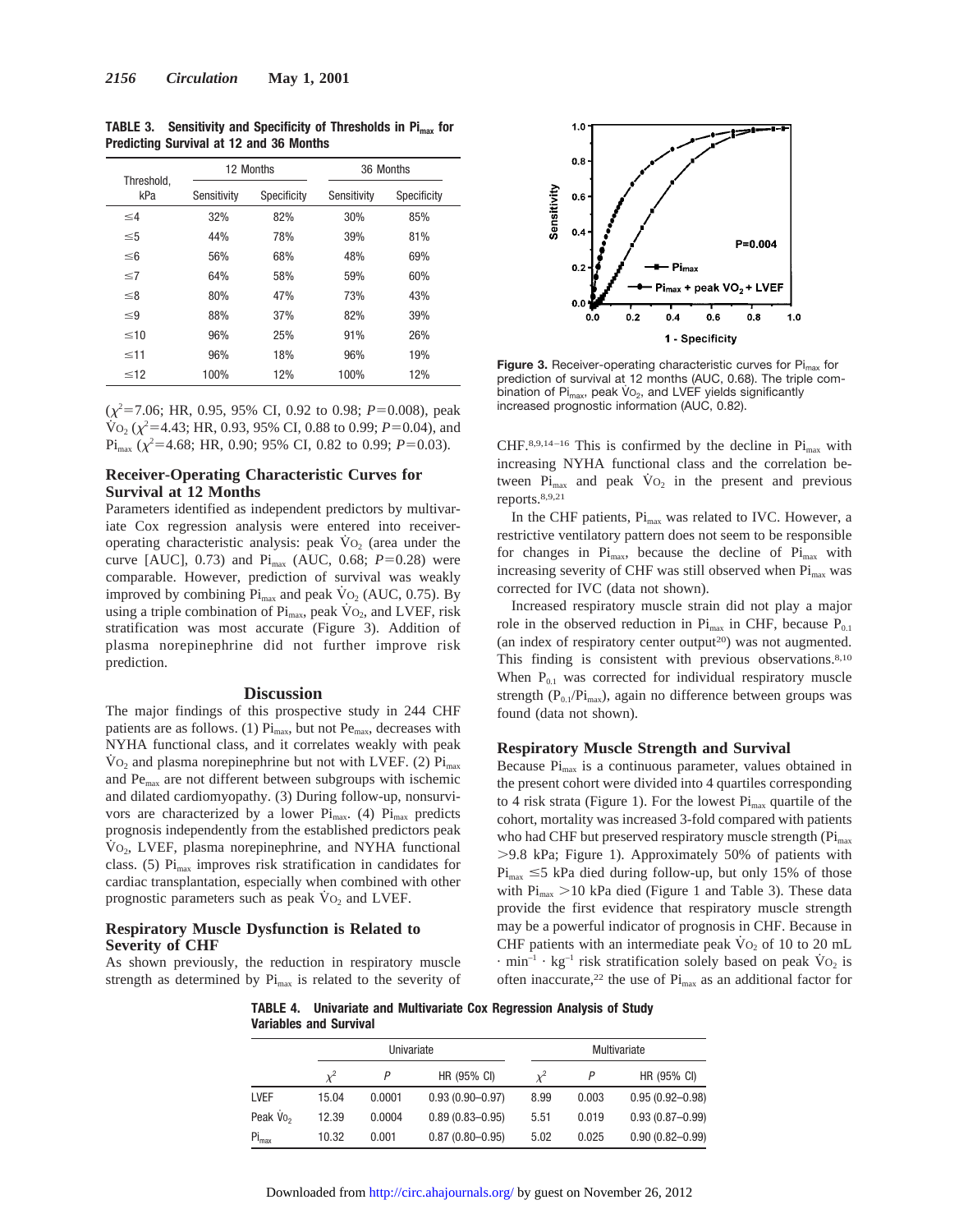risk stratification is particularly important. Of the 244 patients in this study, 160 belonged to that group. Those belonging to the highest  $Pi<sub>max</sub>$  quartile (n=37) had a 1-year survival rate of 100%, whereas 22% of those in the lowest quartile  $(n=45)$ died within the first year. Therefore, in the majority of the patients with an intermediate peak  $\dot{V}_{\text{O}_2}$ ,  $\dot{P}_{\text{max}}$  allowed significantly better risk stratification than peak  $\overline{V}$ <sub>0</sub>, alone.

Because peak  $\dot{V}$ O<sub>2</sub> is dependent on patients' motivation to endure an incremental exercise test, it frequently underestimates exercise capacity in candidates for cardiac transplantation.<sup>22</sup> Moreover, peak V<sub>O2</sub> globally assesses cardiac, respiratory, and peripheral muscle function during exercise,<sup>3</sup> which may all contribute to exercise limitation. Therefore, selected parameters derived from exercise testing, such as ventilatory and heart rate response, have recently been suggested as better predictors of CHF mortality than peak  $\dot{V}$ O<sub>2</sub>.<sup>23</sup>

In a different approach to improve risk stratification in CHF, a heart failure survival score (HFSS) was recently proposed. The HFSS would combine multiple, independent, noninvasive variables.<sup>24</sup> Peak  $\dot{V}_{O_2}$  alone predicted freedom of an outcome event (death, urgent transplantation, or implantation of ventricular assist device within 12 months) with an AUC of 0.62, whereas the HFSS noninvasive multivariate model provided an AUC of 0.76.24 The patients analyzed by HFSS and the present cohort are comparable in size and baseline clinical parameters. In the present study, peak  $\dot{V}$ <sub>O2</sub> alone predicted 1-year survival with an AUC of 0.73. When  $Pi<sub>max</sub>$  was added, AUC increased to 0.75. With the combination of the significant predictors identified by multivariate Cox regression analysis ( $Pi_{\text{max}}$ , peak  $\dot{V}$ O<sub>2</sub>, and LVEF), the AUC increased to 0.82 (Figure 3). These findings underline the fact that a multivariable model is preferable to risk stratification relying on a single parameter only. Moreover, the present data suggest including respiratory muscle function in comprehensive prognostic models as an independent predictor.

#### **Clinical Implications and Further Investigation**

The present findings are of major clinical importance because the measurement of  $Pi_{\text{max}}$  is noninvasive and independent of the patients' ability to walk or cycle. The determination of Pi<sub>max</sub> is easily performed during routine pulmonary function testing.<sup>19</sup> Although Pi<sub>max</sub> depends on patients' cooperation, repeated measurements revealed good reproducibility after 3 days<sup>19</sup> and after 3 months.<sup>25</sup> Although  $Pi_{max}$  values in the present control group are comparable to data published elsewhere,<sup>19,20</sup> substantial variation in  $Pi_{max}$  between different laboratories, depending on equipment and technique, may occur. Thus, risk stratification using the  $Pi_{max}$  strata observed in the present study depends on reference values of individual laboratories.

The reduction in respiratory muscle strength may reflect increased work of breathing in CHF.12 As shown previously, restrictive ventilatory pattern, ventilatory inefficiency, and increased dead space ventilation may occur in CHF and partially contribute to the overload of the respiratory musculature in CHF, although respiratory drive as assessed by  $P_{0.1}$ and  $PaCO<sub>2</sub>$  at rest are not increased.<sup>8</sup> Alternatively, the reduction in Pi<sub>max</sub> may be due to a generalized skeletal muscle

disorder in CHF.<sup>4,5,9</sup> However, the unchanged  $Pe<sub>max</sub>$  is a strong argument against this hypothesis.

It has been shown that the reduction in inspiratory muscle strength in CHF is associated with a significant decline in respiratory muscle endurance, as measured by various techniques.21,26,27 Therefore, the assessment of respiratory muscle endurance, eg, by measuring maximal voluntary ventilation, might be another valuable parameter for risk stratification in CHF. As opposed to  $Pi_{max}$ , however, maximal voluntary ventilation is influenced by reduced static lung volumes, thus reflecting respiratory muscle capacity less accurately than  $Pi_{\text{max}}$ .

Respiratory muscle function can be improved by selective respiratory muscle training25 or by unloading respiratory muscles with noninvasive continuous positive airway pressure ventilation during acute training and long-term disease in selected patients.28,29

In conclusion, CHF is characterized by respiratory muscle dysfunction. For the first time, respiratory muscle strength has been characterized as an independent predictor of prognosis in CHF. The easily obtainable  $\rm{Pi}_{max}$  might thus serve as a new parameter to further improve risk stratification in patients with CHF.

#### **Acknowledgments**

The authors thank Professor Neil B. Pride, FRCP, of the National Heart and Lung Institute, Hammersmith Hospital/Royal Brompton Hospital, London, Great Britain, for most valuable discussions.

#### **References**

- 1. Constanzo M, Augustine S, Bourge R, et al. Selection and treatment of candidates for heart transplantation. *Circulation*. 1995;92:3593–3612.
- 2. Myers JL, Gullestad L, Vagelos R, et al. Clinical, hemodynamic, and cardiopulmonary exercise test determinants of survival in patients referred for evaluation of heart failure. *Ann Intern Med*. 1998;129: 286–293.
- 3. Jones NL. *Clinical Exercise Testing*. 4th ed. Philadelphia: Saunders; 1997.
- 4. Anker SD, Ponikowski P, Varney S, et al. Wasting as independent risk factor for mortality in chronic heart failure. *Lancet*. 1997;349: 1050–1053.
- 5. Coats AJS. The "muscle hypothesis" of chronic heart failure. *J Mol Cell Cardiol*. 1996;28:2255–2262.
- 6. Lindsay DC, Lovegrove CA, Dunn MJ, et al. Histological abnormalities of muscle from limb, thorax and diaphragm in chronic heart failure. *Eur Heart J*. 1996;17:1239–1250.
- 7. Stassijns GA, Gayan-Ramirez G, DeLeyn P, et al. Effects of dilated cardiomyopathy on the diaphragm in the Syrian hamster. *Eur Respir J*. 1999;13:391–397.
- 8. Meyer FJ, Zugck C, Haass M, et al. Inefficient ventilation and reduced respiratory muscle capacity in congestive heart failure. *Basic Res Cardiol*. 2000;95:333–342.
- 9. Opasich C, Ambrosino N, Felicetti G, et al. Heart failure-related myopathy. *Eur Heart J*. 1999;20:1191–1200.
- 10. Witt C, Borges AC, Haake H, et al. Respiratory muscle weakness and normal ventilatory drive in dilative cardiomyopathy. *Eur Heart J*. 1997; 18:1322–1328.
- 11. McParland C, Krishan B, Wang Y, et al. Inspiratory muscle weakness and dyspnoea in chronic heart failure. *Am Rev Respir Dis*. 1992;146:467–472.
- 12. Mancini DM, Henson D, LaManca J, et al. Respiratory muscle function and dyspnea in patients with chronic congestive heart failure. *Circulation*. 1992;86:909–918.
- 13. Ambrosino N, Opasich C, Crotti P, et al. Breathing pattern, ventilatory drive and respiratory muscle strength in patients with chronic heart failure. *Eur Respir J*. 1994;7:17–22.